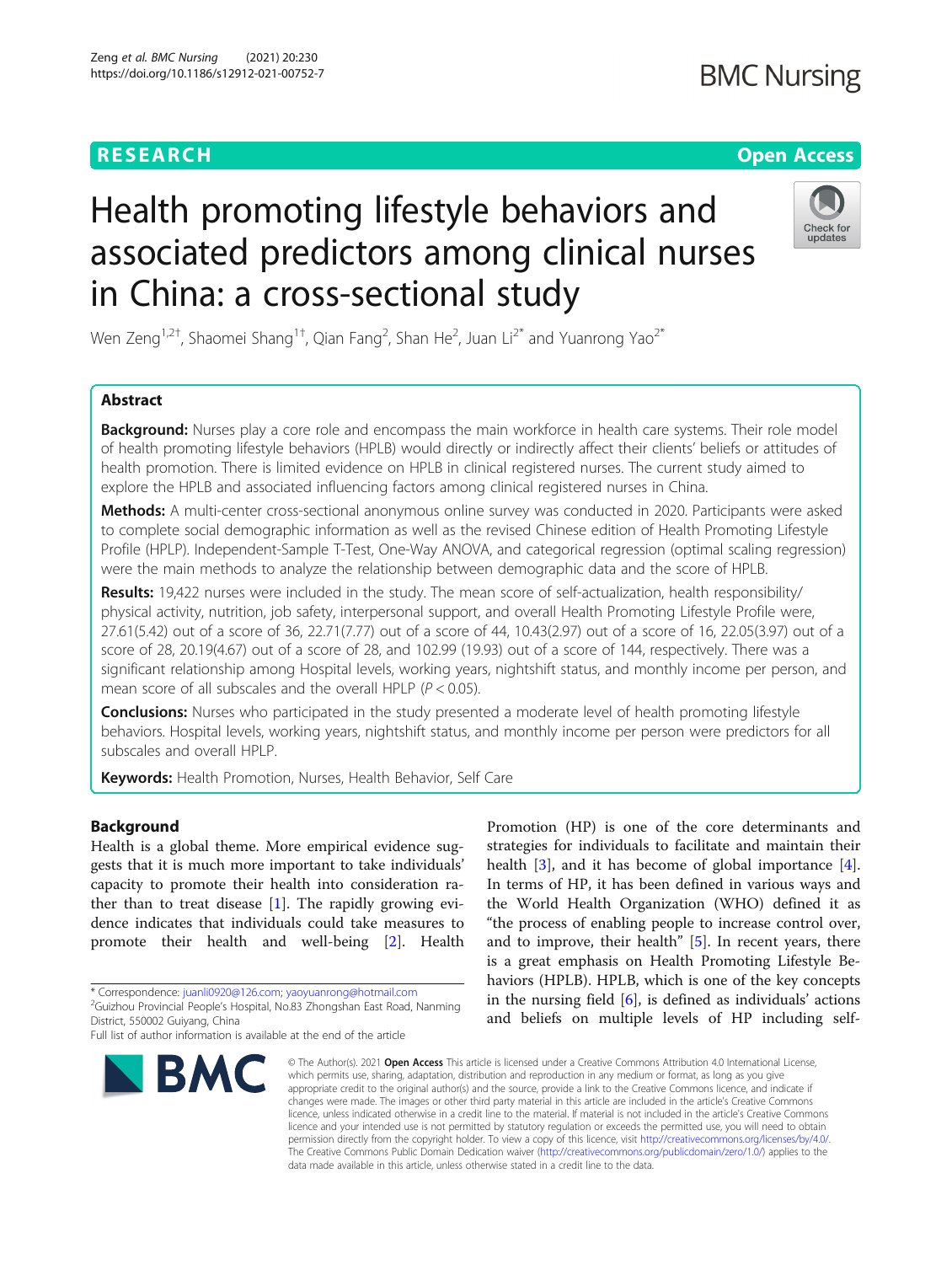actualization, physical activities/health responsibility, food choices, interpersonal support [\[7](#page-9-0)] to enhance or preserve the level of well-being or reduce the incidence of illness [[8\]](#page-9-0).

Nurses play a core role and encompass the main workforce in healthcare systems. According to the statistics of WHO, there are 43.5 million health workers worldwide, while nurses are more than 20 million [\[9\]](#page-9-0). Notably, more than 4 million registered nurses are in China [\[10](#page-9-0)]. In other words, Chinese nurses account for nearly onefifth of global nurses. Nurses deliver diverse healthcare services in different settings as health care providers, protectors, communicators, coordinators, decisionmakers, and teachers  $[11]$  $[11]$ . In fact, nurses are usually the first responders to different health-related conditions to promote health and rehabilitation, and prevent disease [[11\]](#page-9-0). More important, Nurses usually act as a role model, a leader as well as an HP practitioner for the public in empowering and motivating individuals and communities to engage in HP decision-making, HP action and activities to promote their health condition [\[3](#page-9-0), [12,](#page-9-0) [13](#page-9-0)]. Empirical evidence shows that nurses' own health practices could largely produce an effect on the effectiveness of the health intervention provided for their clients [\[8\]](#page-9-0).

The importance of nurses' role in HP has been largely reported, it is believed that nurses' role model of HP behaviors would directly or indirectly affect their clients' beliefs or attitudes of HP [[12\]](#page-9-0). Therefore, it is important to know the level of HPLB in nurses. To our best knowledge, most studies on HPLB focus on nursing students  $[7, 8, 13-16]$  $[7, 8, 13-16]$  $[7, 8, 13-16]$  $[7, 8, 13-16]$  $[7, 8, 13-16]$  $[7, 8, 13-16]$  $[7, 8, 13-16]$  $[7, 8, 13-16]$  $[7, 8, 13-16]$  or patients  $[17]$  $[17]$ . There is limited evidence on HPLB in clinical registered nurses. Besides, most measurements used to examine individual HPLB do not contain the aspect of job security. Therefore, a modified Health Promoting Lifestyle Profile (HPLP) would be used to examine the HPLB of clinical nurses in China. Additionally, the current study aimed to explore the associated factors that influence the level of HPLB.

# Methods

# Design, setting and participants

A multi-center cross-sectional survey was carried out from January  $8^{th}$  2020 to January  $30^{th}$  2020 in 42 hospitals from 26 cities, 16 provinces in China. These hospitals, which were representative of different levels of healthcare services, were including primary, secondary and tertiary institutions. Registered nurses working as staff nurses in the selected hospital were included. Nursing students and retired nurses were excluded.

The investigation was completed online. Firstly, researchers imported the informed consent agreement and the questionnaire of the revised Chinese edition of HPLP [[18\]](#page-9-0) on an online survey plat, Chinese Questionnaire Star ([https://www.wjx.cn/\)](https://www.wjx.cn/), then freely created a QR code. Researchers released the QR code through a social media application WeChat. Participants could scan the QR to read and submit the informed consent agreement. After that, they could choose to fulfill the questionnaire. Each participant was only allowed to submit once in order to avoid double submission.

# Variables and assessment

Independent variables in the study were some sociodemographic characteristics including gender, age, basic education background, highest education background, hospital level, working years, nightshift status, working department, marital status, number of children, living with parents, monthly income per family member.

In order to evaluate the level of nurses' HPLB, a modified Chinese edition of HPLP [\[18](#page-9-0)] was used in the study. The instrument, which was originally developed by Walker, Sechrist and Pender [[19](#page-9-0)] and translated into the Chinese edition by Chen et al. [\[20](#page-9-0)]. Based on the Chinese edition of HPLP, Sun, Huang and Ling [[18](#page-9-0)] developed a modified Chinese edition of HPLP which consists of 5 subscales (38 items), namely, self-actualization (9 items), health responsibility/physical activities (11 items), nutrition (4 items), job security (7 items) and interpersonal support (7 items). The instrument is a 4 Likert scale and the score of each item ranges from 1 to 4:  $1 =$ never,  $2 =$  sometimes,  $3 =$  often,  $4 =$  routinely. The overall score of the HPLP ranges from 38 to 144. A higher score represents better HPLB. The Cronbach's alpha was 0.9278, and 3 weeks of test-retest reliability Cronbach's alpha was 0.818.

# Data collection

Two researchers who didn't know the study design collected the data. Before the data collection, those two researchers received training courses about how to collect the data, check the data, input and code the data into IBM SPSS 25.0. After the training courses, they took part in an exam related to data collection. Only if they passed through the exam could they be involved in collecting data.

#### Data analysis

All data were imported into IBM SPSS 25.0. Mean (standard deviation, SD) was used to describe the continuous data. Categorical variables were presented as frequency (N) and percentages. To investigate the potential factors associated with HPLP, a univariate analysis was conducted first to examine the difference of mean scores among groups. At this stage, Independent-Sample T-Test and One-Way ANOVA were performed. Secondly, categorical regression (optimal scaling regression) was the main method to analyze factors that had been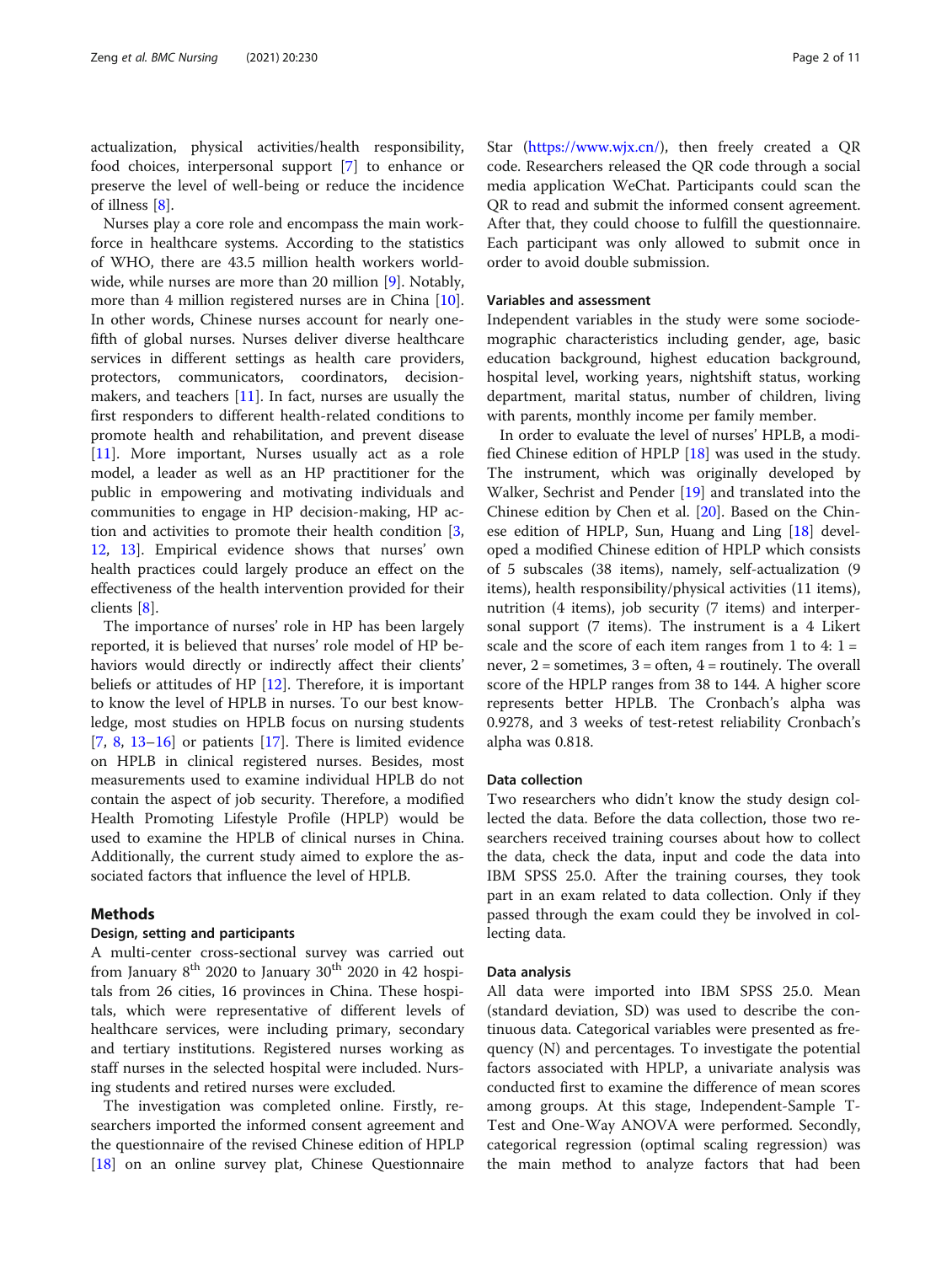confirmed to be statistically significant in the univariate analysis in order to test the correlation between the demographic data and HPLP. In the current study, the P value was two-tailed and we inferred statistical significance if  $\alpha$  was less than 0.05.

# Results

# Demographic characteristics of the participants

19,522 nurses completed the questionnaires. However, 100 questionnaires were removed from the analysis because of the following reasons: (1) Responders' age was logically incorrect; (2) Participants' working years were more than their age. Therefore, the effective response rate was 99.49 %.

As shown in Table [1](#page-3-0), female nurses dominated the main responders (95.66 %). Participants' age ranged from 18 to 62 years old. Most (55.11 %) of the included nurses were with an associate degree, while only 4531 nurses (23.33 %) originally graduated from college or university and got a bachelor's degree. However, 54.91 % of the included nurses finally got a bachelor degree after receiving continuous education. 10,487 nurses were working at a secondary level of hospital and 8619 nurses were at a tertiary hospital. In the current study, the working years of nurses ranged from 1 to 41 years. Nurses who worked nightshift were more than 55 %. Besides, nurses on the schedule of nightshift working were younger, less working age, mainly never married, less educated than those without nightshift. And more than 70 % of the respondents worked at the Inpatient General Department. 68.02 % of the nurses were married and 28.71 % were never married. Only 36.75 % of the nurses reported without any child. Nearly 70 % of the respondents reported a monthly income per family member of more than 2000 RMB (¥2000).

Distribution of mean scores of subscales and overall HPLP In the current study, the mean score of selfactualization, health responsibility/physical activity, nutrition, job safety, interpersonal support, and overall HPLP were 27.61(5.42) out of a score of 36, 22.71(7.77) out of a score of 44, 10.43(2.97) out of a score of 16, 22.05(3.97) out of a score of 28, 20.19(4.67) out of a score of 28, and 102.99(19.93) out of a score of 144, respectively.

In the process of univariate analysis, all demographic data including gender, age, basic education level, highest education level, hospital level, working years, nightshift status, working department, marital status, number of children, living with parents, monthly income per person were analyzed. The outcome of the univariate analysis was presented in Table [2.](#page-5-0) The mean score of all subscales and the overall HPLP differed in participants with different ages, hospital level, working years, nightshift status, working department, marital status, and monthly income per person, and such differences were statisti-

cally significant  $(P < 0.05)$ . Table [2](#page-5-0) also presented horizontal comparison in the mean score of 5 subscales and overall HPLP in different demographic characteristics. Regarding nurses' age, we found that participants who aged more than 45 got a higher mean score of all 5 subscales and the overall HPLP than other age groups in the study. Such a difference was significant through pairwise comparison  $(P <$ 0.001). In terms of the highest education level shown in Table [2](#page-5-0), the mean score of all subscales and overall HPLP was higher in participants with a postgraduate degree or above than that in nurses with other education backgrounds. Moreover, such differences in subscales and overall HPLP except in job safety were significant  $(P < 0.001)$ . Additionally, higher mean scores were presented in participants working in Tertiary hospitals and the difference was statistically significant when performing pairwise comparison ( $P < 0.05$ ). Moreover, the result showed a significant difference in the mean score of all subscales and the overall HPLP in subjects with different working years  $(P < 0.001)$ . As seen in Table [2,](#page-5-0) nurses who worked for more than 26 years reported higher mean scores than other groups  $(P < 0.05)$ . Compared with nurses who were not on nightshift rotation, nurses on nightshift rotation got lower mean scores in all subscales and the overall HPLP, and the statistical test indicated that such differences were significant  $(P < 0.001)$ . Surprisingly, it was reported that widowed nurses got the highest mean score for each subscale and the overall HPLP in the current study. According to Table [2,](#page-5-0) there was a significant difference between the mean score of each dimension of the scale and the working departments ( $P < 0.001$ ). Not surprisingly, nurses working in the ICU got the lowest mean score while nurses in the Outpatient got the highest mean score. As for monthly income per person, it was found that the higher income, the higher mean score in the study. Obviously, nurses with a monthly income per person>6000 Yuan got the highest mean scores for each dimension and the overall HPLP.

# Results of category regression

In the process, all significant factors in the univariate analysis were included in the category regression in order to determine the correlation of the demographic data and the HPLP. The results were presented in Table [3](#page-7-0). It was observed that gender, highest education level, hospital level, working years, nightshift status, number of children, and monthly income per person were included in the predicting equation of average score of self-actualization, and the equation was significant (Adjust  $R^2 = 0.023$ ,  $P < 0.001$ ). And in those above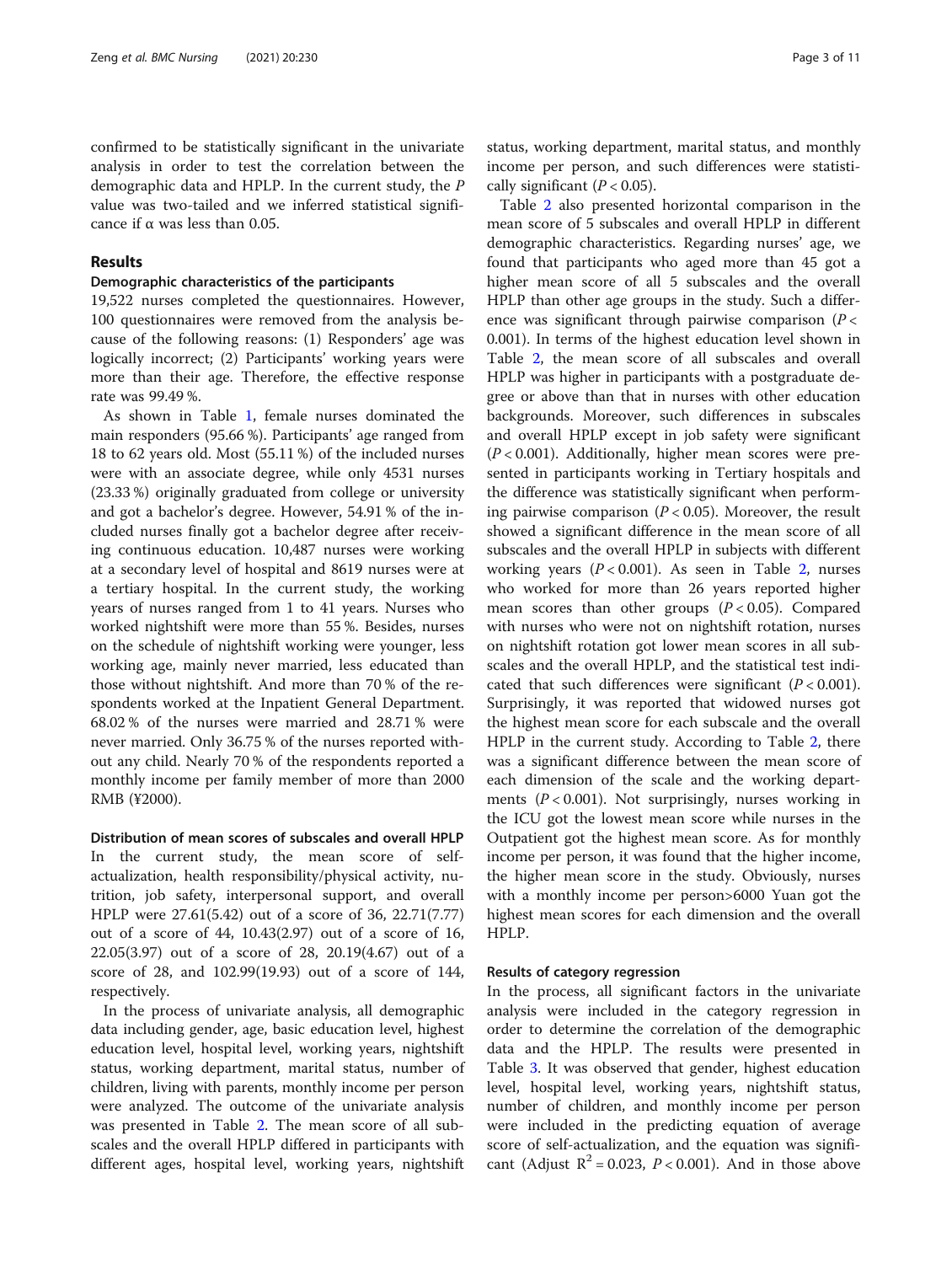# <span id="page-3-0"></span>Table 1 Demographic data of the participants

|                                | Frequency | Percentage |
|--------------------------------|-----------|------------|
| Gender                         |           |            |
| Male                           | 842       | 4.34 %     |
| Female                         | 18,580    | 95.66%     |
| Age                            |           |            |
| $\leq$ 25 year                 | 4636.0    | 23.87%     |
| 26~35 year                     | 11329.0   | 58.33%     |
| 36~45 year                     | 2535.0    | 13.05%     |
| $\geq$ 46 year                 | 922.0     | 4.75%      |
| <b>Basic education level</b>   |           |            |
| Secondary diploma              | 4187      | 21.56%     |
| Associate degree               | 10,704    | 55.11%     |
| Baccalaureate degree           | 4531      | 23.33%     |
| <b>Highest education level</b> |           |            |
| Secondary diploma              | 495       | 2.55 %     |
| Associate degree               | 8234      | 42.39%     |
| Baccalaureate degree           | 10,664    | 54.91%     |
| Master's degree/PHD            | 29        | 0.15%      |
| <b>Hospital level</b>          |           |            |
| Primary or community           | 316       | 1.63%      |
| Secondary                      | 10,487    | 54.00 %    |
| Tertiary                       | 8619      | 44.38%     |
| <b>Working years</b>           |           |            |
| $\leq$ 5 year                  | 8788      | 45.25 %    |
| $6 - 15$ year                  | 8243      | 42.44 %    |
| 16~25 year                     | 1523      | 7.84 %     |
| $\geq$ 26 year                 | 868       | 4.47%      |
| Nightshift status              |           |            |
| Yes                            | 10,846    | 55.84 %    |
| No                             | 8576      | 44.16%     |
| <b>Working department</b>      |           |            |
| Outpatient                     | 2277      | 11.72%     |
| Emergency                      | 1165      | 6.00%      |
| Impatient general ward         | 13,599    | 70.02 %    |
| $\textsf{ICU}$                 | 2381      | 12.26%     |
| <b>Marital status</b>          |           |            |
| Single                         | 5577      | 28.71%     |
| Married                        | 13,211    | 68.02%     |
| Widowed                        | 47        | 0.24%      |
| Divorced                       | 587       | 3.02%      |
| Number of children             |           |            |
| $\circ$                        | 7138      | 36.75 %    |
| $\mathbf{1}$                   | 7701      | 39.65%     |
| $\overline{2}$                 | 4507      | 23.21%     |
| $\overline{3}$                 | $76\,$    | 0.39%      |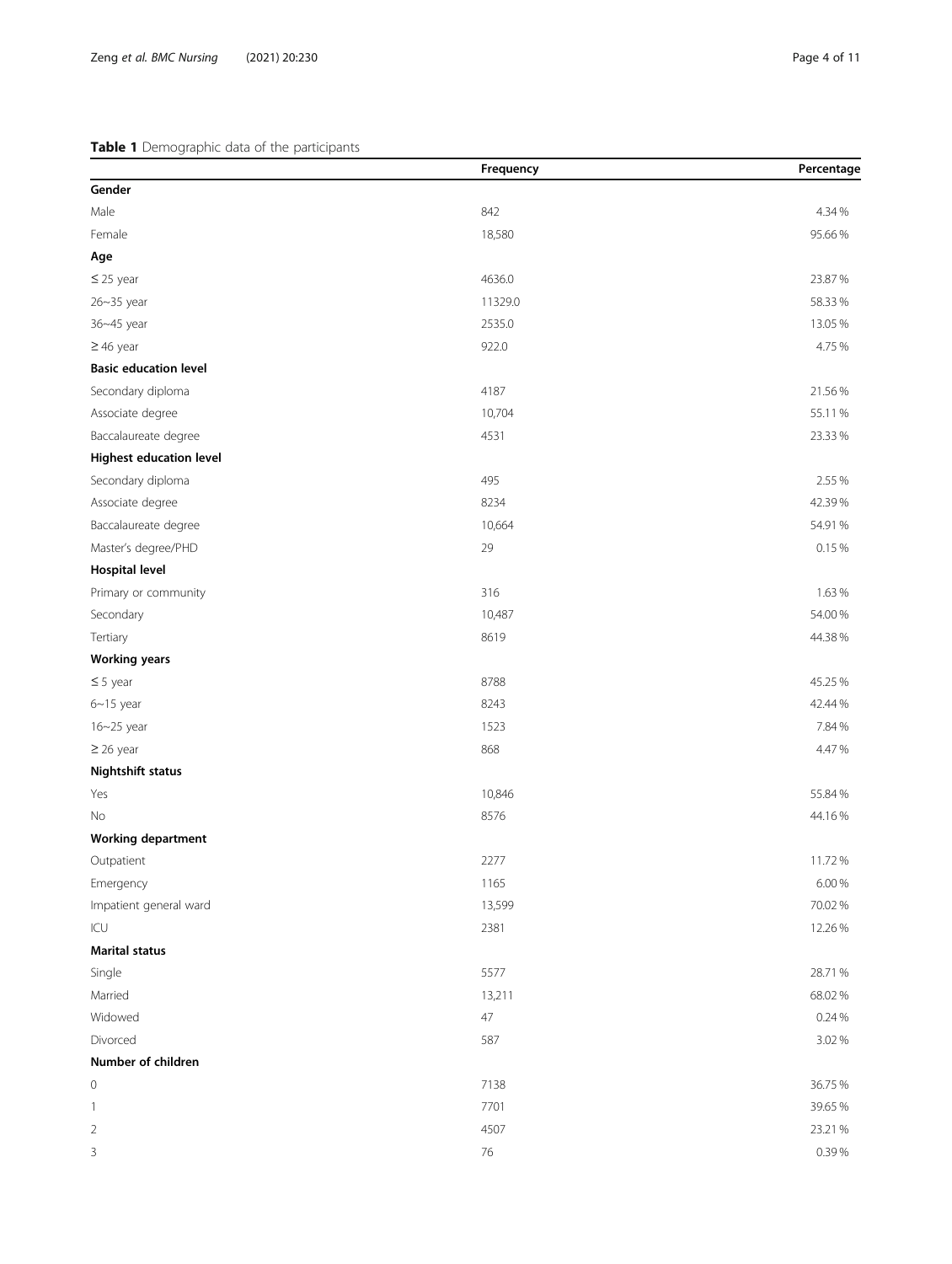|                     | Frequency | Percentage |
|---------------------|-----------|------------|
| Living with parents |           |            |
| Yes                 | 9852      | 50.73%     |
| No                  | 9570      | 49.27%     |
| Per capita income   |           |            |
| $\leq$ 550          | 690       | 3.55 %     |
| $551 - 1200$        | 2185      | 11.25 %    |
| $1201 - 2000$       | 3005      | 15.47%     |
| $2001 - 3000$       | 5025      | 25.87%     |
| $3001 - 6000$       | 6142      | 31.62%     |
| >6000               | 2375      | 12.23%     |

factors, hospital level, nightshift status, monthly income per person, working years were the four most important factors which might impact the mean score of selfactualization with the importance rate, namely, 27.5 %, 25.6 %, 18 %, and 13.4 %. As for responsibility/physical activity, the predicting equation was also significant (Adjust  $R^2$  = 0.025, P < 0.001), in which all factors significant in the univariate analysis except living with parents were included. And age was the most important factor with an importance rate of 31.2 % that might impact the mean score of health responsibility/physical activity. In regard to Nutrition, all included factors significant in the univariate analysis were significant in the predicting equation for the mean score of nutrition (Adjust  $R^2$  = 0.093,  $P < 0.001$ ), and nightshift status was found to be the most important factor with the important weight of 42.1 %. Regarding the mean score of job safety, factors including gender, hospital level, working years, nightshift status, working department, marital status, number of children and monthly income per person were included into the predicting equation, and such an equation was tested statistically significant (Adjust  $R^2 = 0.024$ ,  $P <$ 0.001). In such an equation, obviously, monthly income per person and hospital level were found as the two most important predicting factors for mean score of job safety. When exploring the predicting model for the mean score of interpersonal support, all included factors but working department were significant (Adjust  $R^2$  = 0.042,  $P < 0.001$ ). As shown in Table [3,](#page-7-0) it is evident that nightshift status (Importance weight: 24 %) and monthly income per person (Importance weight: 20.5 %) were the two most important predictive factors for interpersonal support. With regard to the total score of HPLP, gender, age, basic education level, highest education level, hospital level, working years, nightshift status, working department, marital status, and monthly income per person were predictive variables in the significant equation (Adjust  $R^2 = 0.039$ ,  $P < 0.001$ ), and the results indicated that nightshift status (25.6 %), hospital level

(22.2 %), working years (21.8 %) and monthly income per person (17.9 %) were the four most important predictive factors.

# **Discussions**

In recent years, HPLB continue to attract researchers' attention. Nevertheless, there is limited evidence on HP in clinical nurses even though they are in a unique position in the healthcare system. Thus, our current study was designed to examine the HPLB and to explore some relative predictors for HPLB in clinical nurses in China.

In the current study, the mean score of selfactualization, health responsibility/physical activity, nutrition, job safety, interpersonal support, and overall HPLP were, respectively, 27.61(5.42), 22.71(7.77), 10.43(2.97), 22.05(3.97), 20.19(4.67) and 102.99(19.93), which indicate a moderate level of health promoting behaviors in Chinese clinical nurse. Several previous studies [\[7](#page-9-0), [8](#page-9-0), [13](#page-9-0)–[15,](#page-9-0) [21\]](#page-9-0) have examined HPLB in nursing students, and their results were not consistent with our study. On one hand, the subjects we assessed were different. On the other hand, measurements used in those studies differed from those used in the current study. For example, clinical nurses are the ones who offer healthcare for their clients directly while most nursing students do not. The measurement used in our study includes a subscale of job safety. For those reasons, the findings in the current study are different from previous studies.

There is an ongoing debate on the predictors for the HPLB. In the current study, we found nightshift status was one of the main predictors of overall HPLB and subscales scores. In China, most nurses on nightshift rotation works in 3 shifts: 8am-4pm, 4pm-12mn, 12mn-8am. Usually, nurses have at least 2 days of shift working in a week. Such shifts could offer continuous care services for patients. Unfortunately, internal circadian rhythms are disrupted by those irregular working hours, which leads to sleep disorders, irregular eating habits, irregular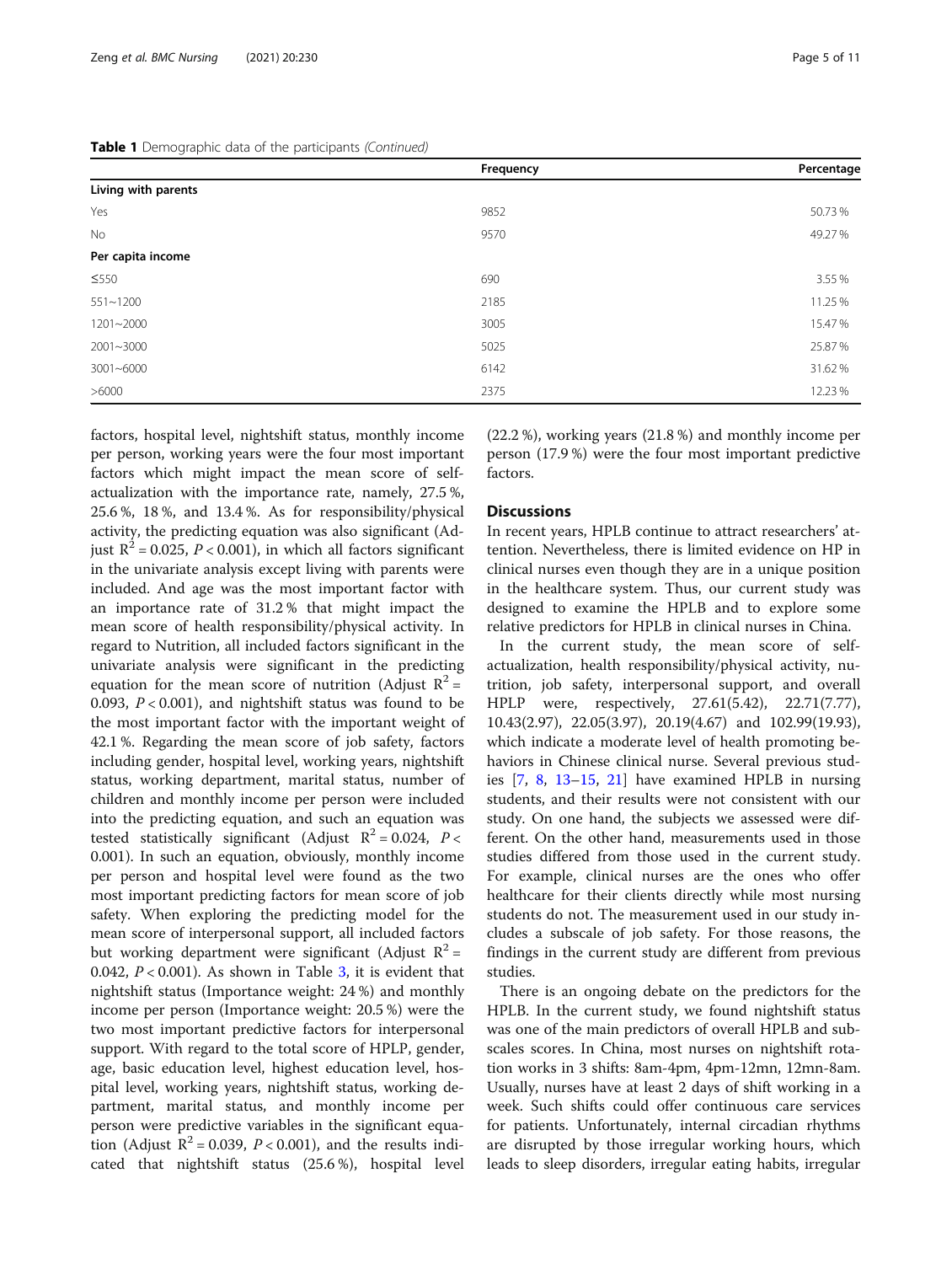# <span id="page-5-0"></span>Table 2 Distribution of Subscales and overall HPLP

|                                | self-<br>actualization | health responsibility / physical<br>activity | <b>Nutrition</b> | job safety             | interpersonal<br>support | Overall<br><b>HPLP</b> |
|--------------------------------|------------------------|----------------------------------------------|------------------|------------------------|--------------------------|------------------------|
| Gender                         |                        |                                              |                  |                        |                          |                        |
| Male                           | 28.00(5.57)            | 25.09(8.95)                                  | 10.31(2.98)      | 22.41(4.05)            | 20.65(4.76)              | 106.45(21.50)          |
| Female                         | 27.59(5.41)            | 22.60(7.69)                                  | 10.43(2.97)      | 22.03(3.97)            | 20.17(4.66)              | 102.83(19.84)          |
| t                              | 2.117                  | 7.941                                        | $-1.202$         | 2.646                  | 2.94                     | 4.796                  |
| $\overline{P}$                 | 0.034                  | < 0.001                                      | 0.23             | 0.008                  | 0.003                    | < 0.001                |
| Age                            |                        |                                              |                  |                        |                          |                        |
| $\leq$ 25 year                 | 27.11(5.41)            | 23.16(7.92)                                  | 9.92(2.95)       | 22.23(3.98)            | 20.64(4.69)              | 103.05(20.16)          |
| 26~35 year                     | 27.51(5.44)            | 22.19(7.77)                                  | 10.23(2.95)      | 21.85(4.00)            | 19.86(4.69)              | 101.64(19.95)          |
| 36~45 year                     | 28.38(5.20)            | 23.15(7.42)                                  | 11.52(2.74)      | 22.35(3.85)            | 20.46(4.51)              | 105.86(18.94)          |
| $\geq$ 46 year                 | 29.19(5.18)            | 25.61(6.99)                                  | 12.40(2.50)      | 22.81(3.84)            | 21.26(4.31)              | 111.27(18.34)          |
| F                              | 61.446                 | 77.314                                       | 387.735          | 28.877                 | 3558.998                 | 3561.706               |
| $\overline{P}$                 | < 0.001                | < 0.001                                      | < 0.001          | < 0.001                | < 0.001                  | < 0.001                |
| <b>Basic education level</b>   |                        |                                              |                  |                        |                          |                        |
| Secondary diploma              | 28.00(5.28)            | 22.80(7.35)                                  | 10.81(2.96)      | 22.07(3.87)            | 20.16(4.54)              | 103.84(19.17)          |
| Associate degree               | 27.35(5.39)            | 22.60(7.85)                                  | 10.19(2.95)      | 21.96(4.00)            | 20.12(4.70)              | 102.22(20.06)          |
| Baccalaureate degree           | 27.87(5.56)            | 22.90(7.95)                                  | 10.62(2.99)      | 22.23(4.00)            | 20.39(4.71)              | 104.01(20.24)          |
| F                              | 28.817                 | 2.756                                        | 77.963           | 7.28                   | 5.124                    | 17.614                 |
| $\overline{P}$                 | < 0.001                | 0.064                                        | < 0.001          | 0.001                  | 0.006                    | < 0.001                |
| <b>Highest education level</b> |                        |                                              |                  |                        |                          |                        |
| Secondary diploma              | 27.38(5.43)            | 23.10(7.10)                                  | 10.71(2.92)      | 21.87(4.09)            | 20.34(4.58)              | 103.40(19.32)          |
| Associate degree               | 27.44(5.41)            | 23.07(7.93)                                  | 10.26(3.01)      | 22.08(4.01)            | 20.38(4.69)              | 103.23(20.29)          |
| Baccalaureate degree           | 27.74(5.42)            | 22.41(7.65)                                  | 10.54(2.94)      | 22.03(3.94)            | 20.04(4.65)              | 102.76(19.67)          |
| Master's degree/PHD            | 29.62(5.49)            | 25.48(8.82)                                  | 12.52(3.00)      | 23.41(4.39)            | 21.79(4.74)              | 112.83(21.44)          |
| F                              | 6.355                  | 12.31                                        | 19.947           | 1.715                  | 9.712                    | 2.961                  |
| $\mathsf{P}$                   | < 0.001                | < 0.001                                      | < 0.001          | 0.162                  | < 0.001                  | 0.035                  |
| Hospital level                 |                        |                                              |                  |                        |                          |                        |
| Primary or community           | 26.64(5.68)            | 22.25(7.77)                                  | 10.25(3.05)      | 21.63(4.11)            | 19.84(4.87)              | 100.60(20.67)          |
| Secondary                      | 27.19(5.37)            | 22.22(7.51)                                  | 10.21(2.90)      | 21.73(3.97)            | 19.83(4.61)              | 101.18(19.42)          |
| Tertiary                       | 28.15(5.41)            | 23.32(8.03)                                  | 10.69(3.03)      | 22.46(3.94)            | 20.65(4.69)              | 105.28(20.28)          |
| F                              | 80.004                 | 47.695                                       | 63.286           | 83.569                 | 74.579                   | 102.561                |
| P                              | < 0.001                | < 0.001                                      | < 0.001          | < 0.001                | < 0.001                  | < 0.001                |
| <b>Working years</b>           |                        |                                              |                  |                        |                          |                        |
| $\leq$ 5 year                  | 27.24(5.42)            | 22.90(7.90)                                  | 9.93(2.94)       | 22.03(4.05)            | 20.31(4.71)              | 102.41(20.18)          |
| $6 - 15$ year                  | 27.64(5.42)            | 22.05(7.67)                                  | 10.50(2.93)      | 21.87(3.94)            | 19.87(4.66)              | 101.95(19.75)          |
| $16 - 25$ year                 | 28.62(5.24)            | 23.56(7.43)                                  | 11.74(2.71)      | 22.60(3.77)            | 20.71(4.52)              | 107.23(18.80)          |
| $\geq$ 26 year                 | 29.22(5.13)            | 25.57(6.98)                                  | 12.44(2.44)      | 22.82(3.79)            | 21.19(4.29)              | 111.25(18.18)          |
| F                              | 60.651                 | 77.093                                       | 399.449          | 27.437                 | 37.654                   | 95.36                  |
| P                              | < 0.001                | < 0.001                                      | < 0.001          | < 0.001                | < 0.001                  | < 0.001                |
| <b>Nightshift status</b>       |                        |                                              |                  |                        |                          |                        |
| Yes                            | 27.15(5.45)            | 22.41(7.87)                                  |                  | 9.78(2.91) 21.86(4.01) | 19.78(4.70)              | 100.97(20.11)          |
| No                             | 28.19(5.31)            | 23.10(7.62)                                  | 11.24(2.85)      | 22.30(3.92)            | 20.71(4.58)              | 105.54(19.40)          |
| t                              | $-13.386$              | $-6.196$                                     | $-35.138$        | $-7.719$               | $-13.873$                | $-16.037$              |
| P                              | < 0.001                | < 0.001                                      | < 0.001          | < 0.001                | < 0.001                  | < 0.001                |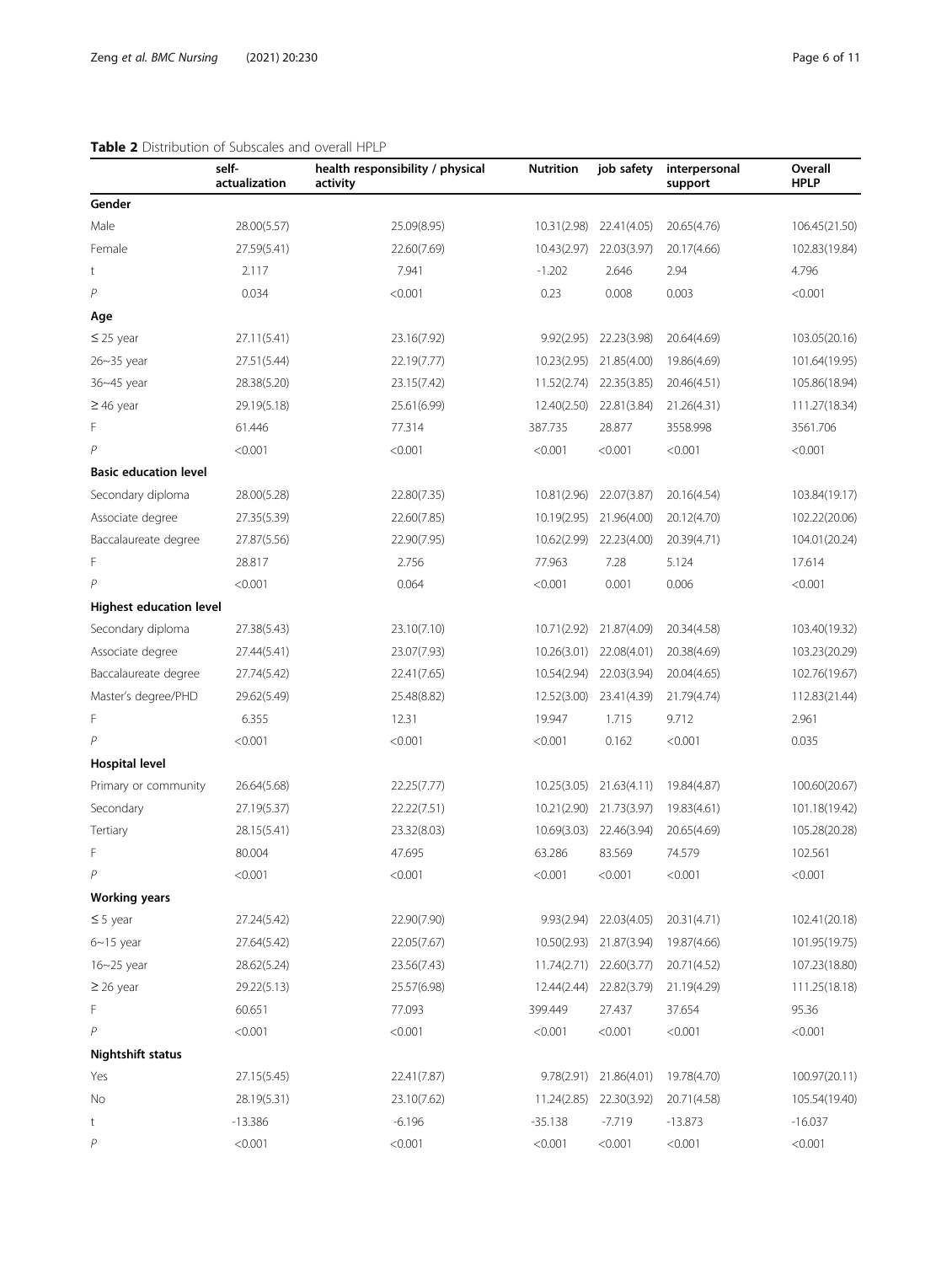|                           | self-<br>actualization | health responsibility / physical<br>activity | <b>Nutrition</b> | job safety              | interpersonal<br>support | Overall<br><b>HPLP</b> |
|---------------------------|------------------------|----------------------------------------------|------------------|-------------------------|--------------------------|------------------------|
| <b>Working department</b> |                        |                                              |                  |                         |                          |                        |
| Outpatient                | 27.98(5.33)            | 23.42(7.39)                                  | 11.39(2.90)      | 22.40(3.89)             | 21.02(4.54)              | 106.20(19.22)          |
| Emergency                 | 27.33(5.37)            | 22.86(7.80)                                  |                  | 10.15(2.91) 21.99(3.90) | 19.90(4.50)              | 102.23(19.60)          |
| Impatient general<br>ward | 27.61(5.45)            | 22.65(7.79)                                  | 10.38(2.96)      | 22.01(4.01)             | 20.18(4.70)              | 102.82(20.06)          |
| ICU                       | 27.38(5.30)            | 22.33(7.90)                                  | 9.87(2.91)       | 22.00(3.85)             | 19.64(4.57)              | 101.22(19.71)          |
| F                         | 6.015                  | 69.188                                       | 117.691          | 6.83                    | 38.431                   | 26.975                 |
| $\overline{P}$            | < 0.001                | < 0.001                                      | < 0.001          | < 0.001                 | < 0.001                  | < 0.001                |
| <b>Marital status</b>     |                        |                                              |                  |                         |                          |                        |
| Single                    | 27.13(5.44)            | 23.15(7.88)                                  | 9.88(2.92)       | 22.27(3.94)             | 20.57(4.65)              | 102.99(20.08)          |
| Married                   | 27.78(5.38)            | 22.50(7.71)                                  | 10.65(2.96)      | 21.94(3.99)             | 20.01(4.67)              | 102.88(19.85)          |
| Widowed                   | 28.89(5.13)            | 26.47(7.92)                                  | 11.43(2.83)      | 23.21(3.11)             | 21.91(3.80)              | 111.89(18.16)          |
| Divorced                  | 28.09(5.59)            | 23.06(7.69)                                  | 10.60(3.10)      | 22.46 (3.96)            | 20.51(4.67)              | 104.74(20.28)          |
| F                         | 21.565                 | 13.167                                       | 92.192           | 12.479                  | 22.057                   | 4.772                  |
| $\overline{P}$            | < 0.001                | < 0.001                                      | < 0.001          | < 0.001                 | < 0.001                  | < 0.001                |
| Number of children        |                        |                                              |                  |                         |                          |                        |
| $\mathbf 0$               | 27.20(5.44)            | 23.07(7.90)                                  | 9.93(2.93)       | 22.19(3.97)             | 20.55(4.65)              | 102.94(20.11)          |
| $\mathbf{1}$              | 27.81(5.43)            | 22.65(7.68)                                  | 10.69(2.98)      | 22.06(3.95)             | 20.09(4.64)              | 103.29(19.82)          |
| $\overline{2}$            | 27.90(5.32)            | 22.26(7.66)                                  | 10.76(2.92)      | 21.83(4.02)             | 19.80(4.71)              | 102.54(19.78)          |
| $\mathsf 3$               | 28.79(5.19)            | 22.13(8.68)                                  | 10.83(3.05)      | 21.55(4.11)             | 19.82(5.01)              | 103.11(22.11)          |
| F                         | 22.913                 | 10.438                                       | 106.93           | 8.016                   | 26.651                   | 1.38                   |
| $\overline{P}$            | < 0.001                | < 0.001                                      | < 0.001          | < 0.001                 | < 0.001                  | 0.247                  |
| Living with parents       |                        |                                              |                  |                         |                          |                        |
| Yes                       | 27.62(5.43)            | 22.58(7.81)                                  | 10.46(2.97)      | 22.02(4.00)             | 20.18(4.69)              | 102.86(19.97)          |
| No                        | 27.59(5.41)            | 22.84(7.71)                                  | 10.39(2.97)      | 22.08(3.95)             | 20.21(4.64)              | 103.12(19.89)          |
| t                         | 0.357                  | $-2.32$                                      | 1.463            | $-0.939$                | $-0.495$                 | $-0.892$               |
| $\overline{P}$            | 0.721                  | 0.02                                         | 0.143            | 0.348                   | 0.621                    | 0.372                  |
| Monthly income per person |                        |                                              |                  |                         |                          |                        |
| ≤550                      | 26.93(5.98)            | 22.63(8.34)                                  | 9.78(3.12)       | 21.29(4.33)             | 19.60(4.91)              | 100.23(21.76)          |
| $551 - 1200$              | 27.00(5.45)            | 22.65(7.80)                                  |                  | 9.90(2.93) 21.57(4.03)  | 19.69(4.72)              | 100.81(20.16)          |
| $1201 - 2000$             | 27.37(5.28)            | 22.43(7.60)                                  |                  | 10.09(2.85) 21.84(3.92) | 19.83(4.64)              | 101.57(19.57)          |
| $2001 - 3000$             | 27.40(5.38)            | 22.60(7.83)                                  |                  | 10.26(2.98) 21.96(3.97) | 20.04(4.66)              | 102.26(19.96)          |
| $3001 - 6000$             | 27.78(5.38)            | 22.61(7.62)                                  |                  | 10.62(2.94) 22.16(3.95) | 20.34(4.60)              | 103.50(19.66)          |
| >6000                     | 28.61(5.39)            | 23.64(7.94)                                  | 11.35(2.94)      | 22.91(3.98)             | 21.24(4.60)              | 107.82(19.43)          |
| F                         | 29.921                 | 7.782                                        | 83.489           | 37.849                  | 37.731                   | 42.01                  |
| $\overline{P}$            | < 0.001                | < 0.001                                      | < 0.001          | < 0.001                 | < 0.001                  | < 0.001                |

# Table 2 Distribution of Subscales and overall HPLP (Continued)

exercise, or less motivation/empowerment to make healthier lifestyle plans [\[22\]](#page-9-0). For example, nurses on the night shift working are more likely to have irregular meal frequency or to skip meals [[23\]](#page-9-0). Even worse, physical and mental tiredness due to nightshift rotation would directly or indirectly increase the consumption of cigarettes, alcohol, junk food [[22\]](#page-9-0), fast food, higher calories food, and a higher amount of snacks [\[23\]](#page-9-0). On one hand, they have less time to prepare a healthy diet since most of their time is spent in recovering from such irregular shift rotation. On the other hand, it is much more easily accessible and cheaper to have junk food or snacks than to have a healthy and balanced diet [[23](#page-9-0)], especially at night during nurses on their night shift working. As a result, they may be exposed to inadequate fruit and vegetable intakes. In terms of physical activities and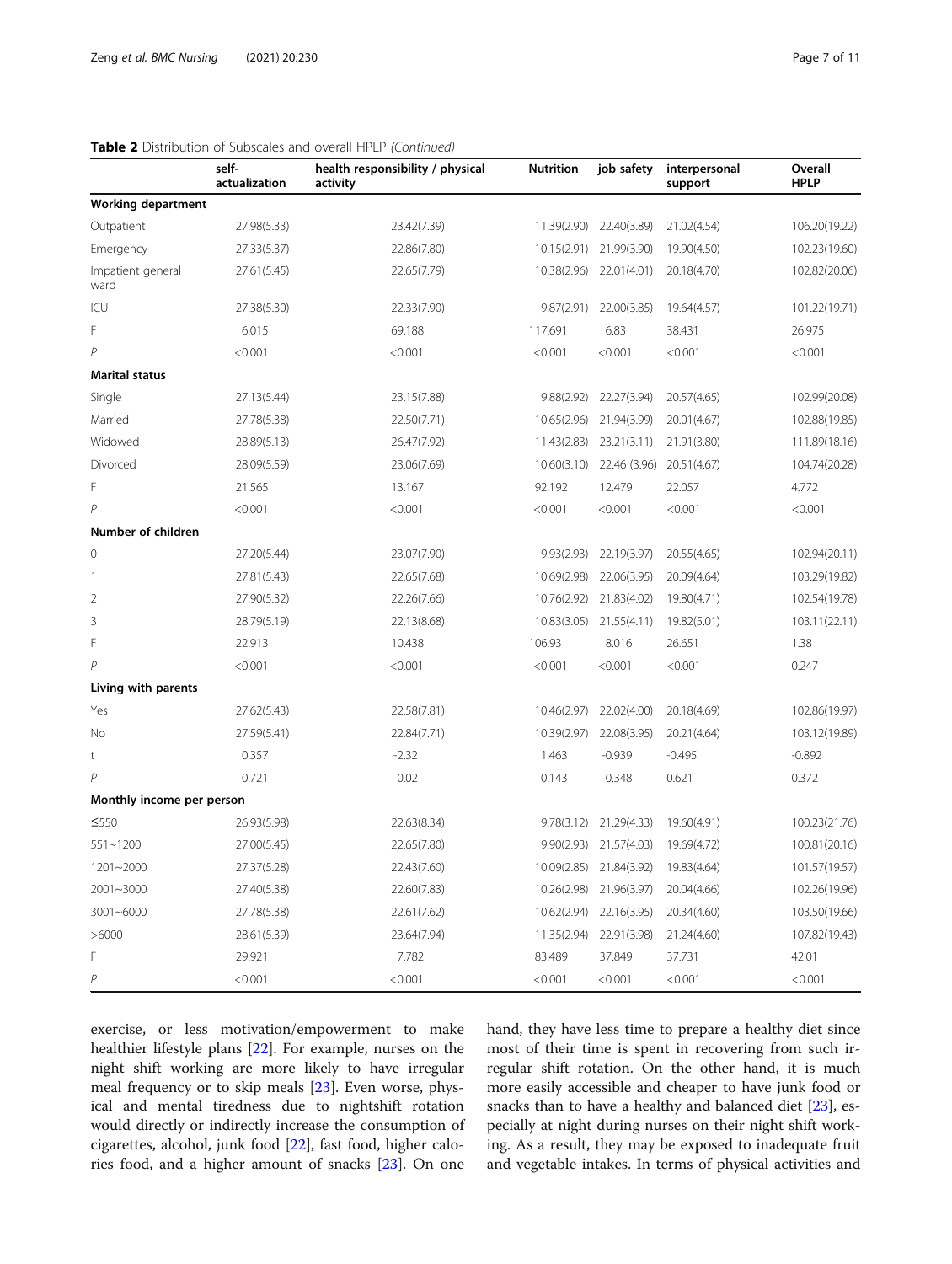# <span id="page-7-0"></span>Table 3 Outcome of Category Regression (Importance)

| β                                 |                        |                                                |                           |                                       |                          |                      |
|-----------------------------------|------------------------|------------------------------------------------|---------------------------|---------------------------------------|--------------------------|----------------------|
|                                   | self-<br>actualization | health responsibility and<br>physical activity | <b>Nutrition</b>          | job safety                            | interpersonal<br>support | <b>Overall HPLP</b>  |
| Gender                            | $0.025(1.6\%)$ *       | $-0.066(16.7%)$ *                              |                           | $0.015(1.1\%)$ *                      | $0.021(1.0\%)$ *         | $0.043(3.9\%)$ *     |
| Age                               | 0.018(6.7%)            | $0.092(31.2\%)$ *                              | 0.076(17.5%)<br>∗         | $-0.036(3.6%)$                        | $-0.047(5.9%$            | $-0.031(0.1\%)$ *    |
| <b>Basic education level</b>      | $0.013(1.4\%)$         |                                                | $0.049(-0.007%)$          | $0.015(0.6\%)$                        | $0.040(1.8\%)$ *         | $0.041(1.6\%)$ *     |
| <b>Highest education</b><br>level | $0.013(0.7)$ *         | $-0.037(6.0\%)$ *                              |                           | $-0.024(-1.1\%)$ * ------------------ | $-0.059(4.9\%)$ *        | $-0.046(1.3\%)$ *    |
| <b>Hospital level</b>             | 0.073(27.5%)<br>¥      | $0.068(18.8\%)$ *                              | $0.052(4.5\%)$ *          | $0.079(28.4\%)$                       | $0.082(16.5\%)$ *        | $0.089(22.2\%)$<br>∗ |
| <b>Working years</b>              | $0.037(13.4)$ *        | $-0.043(3.6\%)$ *                              | $0.079(18.1\%)$<br>$\ast$ | $0.042(9.8\%)$ *                      | $0.031(4.0\%)$ *         | $0.080(21.8\%)$      |
| <b>Nightshift status</b>          | $0.064(25.6\%)$        | $0.042(7.3\%)$ *                               | 0.162(42.1%)              | $0.051(11\%)$ *                       | $0.105(24.0\%)$ *        | $0.092(25.6\%)$      |
| <b>Working department</b>         | $0.015(0.5\%)$ *       | $-0.023(2.8\%)$ *                              | $-0.056(7.5%)$ *          | $0.014(1.7\%)^*$                      | $-0.048(8.1%)$           | $-0.033(4.6%)$ *     |
| <b>Marital status</b>             | $0.009(1.9\%)$         | $-0.024(4.1\%)$ *                              | $0.017(0.7%)$ *           | $0.053(8.7%)$ *                       | $0.027(3.4\%)$ *         | $0.035(1.0\%)$ *     |
| Number of children                | $0.020(2.7%)$ *        | $-0.035(4.8\%)$ *                              | $0.019(1.3\%)$ *          | $-0.016(2.2\%)$ *                     | $-0.069(10.0\%)$ *       |                      |
| Living with parents               | ------------------     | $0.013(-0.008\%)$                              |                           |                                       |                          |                      |
| Monthly income per<br>person      | $0.05(18\%)$ *         | $0.033(5.8\%)$ *                               | $0.067(10.1\%)$ *         | $0.087(32.9\%)$                       | $0.091(20.5\%)$ *        | $0.072(17.9\%)$ *    |
| R                                 | 0.155                  | 0.16                                           | 0.306                     | 0.16                                  | 0.208                    | 0.203                |
| $R^2$                             | 0.024                  | 0.026                                          | 0.094                     | 0.026                                 | 0.043                    | 0.041                |
| Adjust $R^2$                      | 0.023                  | 0.025                                          | 0.093                     | 0.024                                 | 0.042                    | 0.04                 |
| P                                 | < 0.001                | < 0.001                                        | < 0.001                   | < 0.001                               | < 0.001                  | < 0.001              |

<sup>备</sup>注: \*:P<0.05

interpersonal support, irregular rotating shift work made it difficult to participate in leisure-time physical activities because they had to spend more time recovering from such an irregular rotation working schedules. As a result, they had less time or energy to hang out with family/ friends or to participate to exercise schedules or other stress-reduction behaviors [[24](#page-9-0), [25\]](#page-9-0). Based on the result of the current study, we suppose that leaders should pay more attention to taking interventions to empower or motivate nurses to maintain healthy diet habits and exercise, especially focus more on shift nurses' health promoting lifestyle behaviors. Nurse managers should also take it into consideration to arrange nightshift in a more optimal way.

Notably, the current study points out the importance of hospital level in predicting the score of subscales and the overall HPLP. Contrary to the results of Wang [\[26](#page-9-0)], we surprisingly found that nurses working in the tertiary hospital got the highest mean score in all subscales and the overall HJPLP. In China, hospitals are classified into 3 levels including primary level, secondary level and tertiary level. Evidence showed that nurses in the tertiary hospitals faced with a much higher level of workload [[27,](#page-9-0) [28\]](#page-9-0) in China because patients preferred seeking healthcare at higher level hospitals [\[29\]](#page-9-0). As a result, nurses in the higher level of hospital deliver wider and more comprehensive health care services to clients [\[30](#page-9-0)]. However, this phenomenon makes nurses face more health-related issues, which might lead them more likely to reflect on health and health promotion. Therefore, they might pay more attention to health responsibility, physical activity, and nutrition. Additionally, evidence shows that, in China, nurses in a higher level of hospitals get much more payment than those in the primary care settings [[31\]](#page-9-0), which allows them to behave healthier such as buying quality healthy food, exercising in the gym  $[26]$  $[26]$ . In fact, one of the main findings in the study was the significant relationship between income and HPLB. Specifically, higher income, higher level of HPLB, which significantly supports that improving nurses' welfare/income might improve their HPLB. Moreover, higher level hospitals have more opportunities for continuing education [[32\]](#page-9-0) and support channels. In other words, nurses in a higher level of hospitals gain more opportunities to receive health-related education and to seek personal support.

Surprisingly, we found that younger nurses got the lower score while nurses over 45 years got the best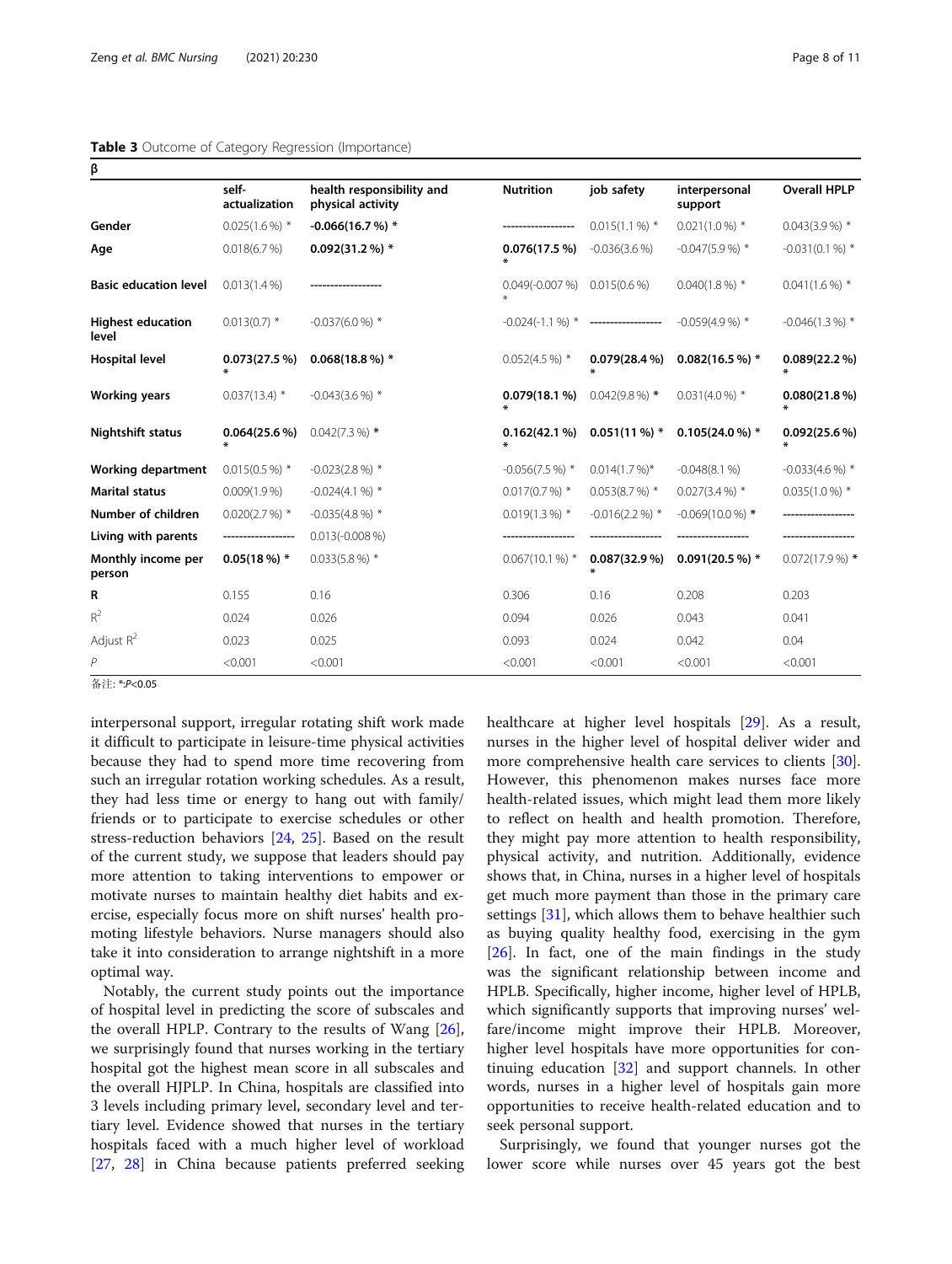performance in the survey of subscales and overall HPLB in the current study, which was different from the opinion of Conner and Norman [\[33](#page-9-0)]. There are limited studies on the relationship between age and HPLB. The Reason why older nurses perform better in the survey, we suppose, are as follows. Firstly, we surprisingly found that age is strongly associated with the score of nutrition in the study. In other words, age was negatively correlated with the score of nutrition. Specifically, the younger nurses were, the lower scores of nutrition they got. We suppose that, on one hand, younger nurses face frequent night shift working due to nurse staffing inadequacy in China, which leads to unhealthy eating habits. On the other hand, the culture of body image deeply impacts younger nurses. Traditionally, it has been one of the most important parts of feminine identities to keep women's physical beauty [[34\]](#page-9-0). However, the cultural standard of ideal beauty has changed from traditional mild plum bodies to thin images under the influence of the economy and cultural transformation across cultures. Evidence showed that it had been a phenomenon of pathological weight concerns [\[34](#page-9-0)]. Comparing with older nurses, younger nurses are more over-conscious about their body image, and there is increasing body dissatisfaction among this young nurse group. The value of "the thinner, the better" results in eating disorders such as anorexia nervosa [\[35](#page-10-0)] or unhealthy eating habits behaviors in order to be thin. For instance, they would be on a diet, or have diets without five groups of nutrition. Regarding self-actualization, it contains self-value, selfachievement, and self-identity. In other words, professional identity is one of the most important dimensions of self-actualization. Professional identity does not always stain the same during nurses' careers. In fact, it has changed over time. According to a report about nurses' development status in China published in 2017 [\[36](#page-10-0)], 49.7 % of nurses were not clear about their career choice. Particularly, the feeling of burnout was the strongest during the very beginning of 6 to 10 years being a clinical registered nurse which may lead to a high level of turnover intention. However, compared with younger nurses, older nurses accumulate more clinical experience, become more skilled, and gain more confidence during their career, which might increase their professional identity [[37](#page-10-0)]. In terms of health responsibilities/ physical activities, theoretically, younger nurses should be more energetic to participate in physical activities than older ones. In fact, younger nurses usually face more challenges and stress comparing with older ones. On one hand, they are less experienced, and they are required to be trained in order to enhance their competencies. Especially, every novice has to receive standardized in-service training in China [[38\]](#page-10-0). That is to say, younger nurses have less leisure time to involve in physical activities. On the other hand, the huge shortage of nurses results in heavy burden and overwork in clinical registered nurses, which is more of concern in younger nurses. That heavy workload would impact on the HPLB in nurses was strongly supported by another finding, nurses working in the emergency and ICU where nurses face with more challenges and workload got lower scores of subscales and overall HPLB in the current study. Overall, lower professional identity, and overwork, and frequent night shift rotation due to lack of nursing staff prevent younger nurses from promoting healthy lifestyle behaviors.

# Limitations of the study

The main limitation of the study is the design of a crosssectional study. Due to the nature of the design, we could only access the data at one point in time. Besides, we could not gain more and further data, especially about nurses' feelings or experiences on HPLB because of lacking qualitative evidence in this study. The mixed methodology could be used in future studies to take deeper insight of nurses' HPLB. Moreover, bias might occur when participants complete such a self-reporting questionnaire.

# Conclusions

The study aimed to examine the HPLB of Chinese registered nurses and explore relative predictors. The results indicate that nurses who participated in the study presented a moderate level of all subscales and overall HPLP. Hospital levels, nightshift status, age, and monthly income per person were predictors for all subscales and overall HPLP. This study suggests that there is an urgent need that nursing leaders and managers should focus more on nurses' HPLB, and take measures to solve the dilemma of shortage of nurse staffing, to arrange night shift work schedules in a more reasonable way, to improve nurses' income, and to address correct value about body image.

#### Abbreviations

HP: Health Promotion; WHO: World Health Organization; HPLB: Health Promoting Lifestyle Behaviors; HPLP: Health Promoting Lifestyle Profile; M (SD): Mean (standard deviation)

#### Acknowledgements

The authors express their sincere thanks to the National Nutural Science Foundation of Guizhou Province and the Ministry of Science and Technology of the People's Republic China, and we appreciate the efforts of all the hospital administrators and Donglan Ling, Chunmei Lv, Xueyan Liu, Xiao Xiao, Yao Liao, Hua Yang, Lianlian Tang, Wenjie Yao, who facilitated the survey. Specially, we express our sincere thanks to Shiyuan Dai, Xiao Hu for their help in analyzing the data. The authors also wish to acknowledge all the nurses who participated in the study.

#### Authors' contributions

WZ, SS, JL, and YY conceived and designed the study. SH and QF collected, input, and checked the data. WZ analyzed the data and draft the manuscript. WZ and SS revised the manurscript, and JL submitted the manuscript. All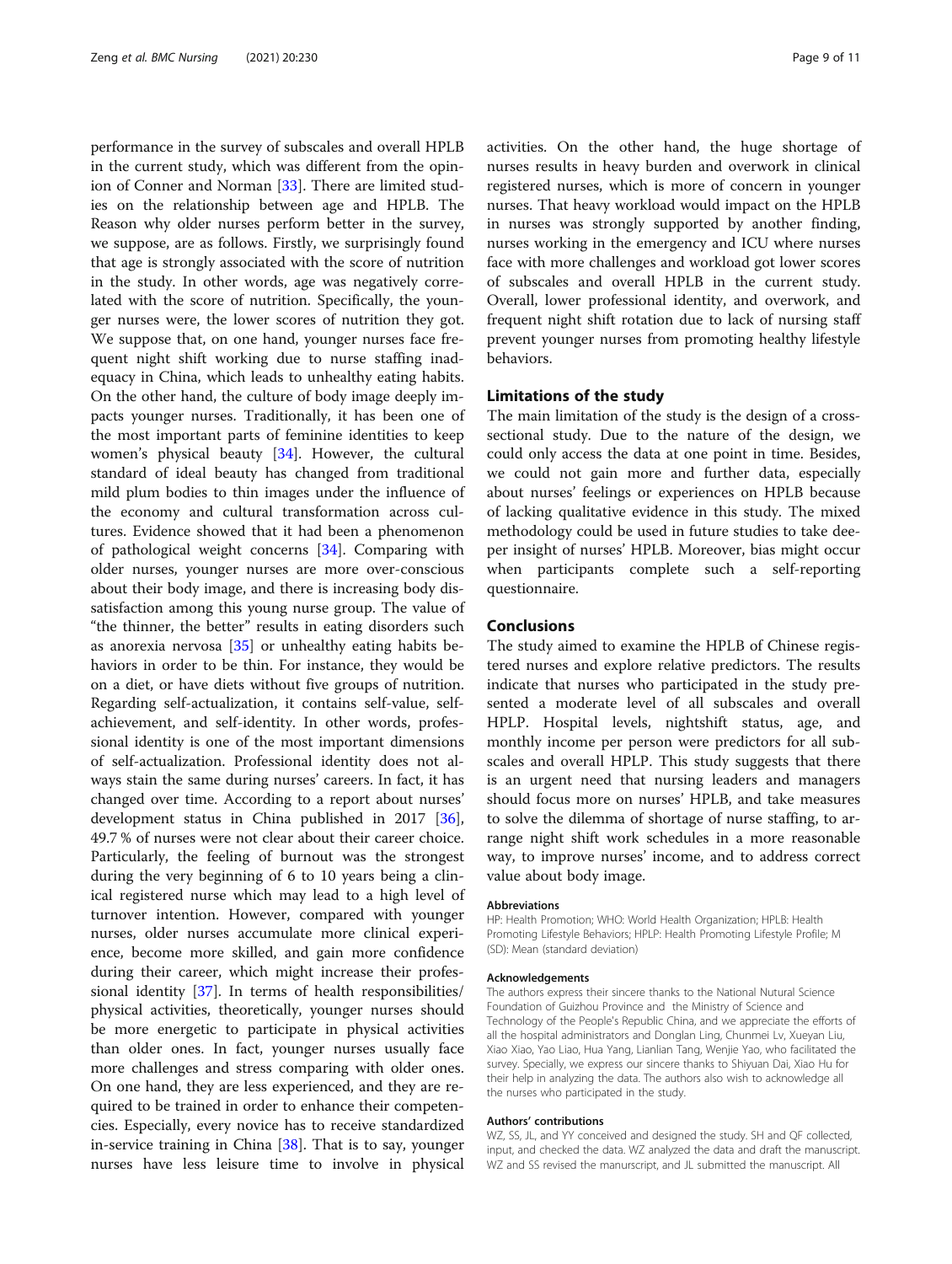<span id="page-9-0"></span>authors read and approved the final manuscript. WZ and SS are the co-first authors, and JL and YY are the co-corresping authors.

### Funding

This study was funded by National Natural Science Foundation of Guizhou Province (NNSF) (81860245) and the Ministry of Science and Technology of the People's Republic China (2020 YFC 2008800), which offered support in the process of study design and financial support for publication.

# Availability of data and materials

All the data supporting the study findings are within the manuscript. Additional detailed information and raw data are available from the corresponding author on reasonable request.

# **Declarations**

# Ethics approval and consent to participate

Under the guidance of principles of the World Medical Association Declaration of Helsinki [\[39](#page-10-0)], it was taken into the first consideration to respect participants' rights and to protect their health and rights. The investigation was an anonymous survey. Informed consent was delivered verbally when participants were included and accessed online. In addition, the informed consent agreement was imported into the survey plat. Subjects agreed on the verbal informed consent and could choose to answer the questionnaire based on their willingness. Since the current study was a cross-sectional study in which the only risk was about participants' privacy. Therefore, when conducting the survey, the participants would be informed about the purpose of the study, the way and the time of conducting the survey, their rights to refuse the survey, and how their information was stored, protected, and used in an academic way. The study was approved by the Ethical Committee of the corresponding institution, Guizhou Provincial People's Hospital (reference 2,018,072).

#### Consent for publication

Not applicable.

#### Competing interests

None declared.

### Author details

<sup>1</sup>Nursing School of Peking University Health Science Center, No.38, Xueyuan Road, Haidian District, 100191 Beijing , Beijing City, China. <sup>2</sup>Guizhou Provincial People's Hospital, No.83 Zhongshan East Road, Nanming District, 550002 Guiyang, China.

# Received: 24 February 2021 Accepted: 26 October 2021 Published online: 17 November 2021

#### References

- 1. Raingruber B. Contemporary health promotion in nursing practice 2nd [M]: Jones & Bartlett Publishers; 2017.
- 2. Solhi M, Azar FEF, Abolghasemi J, et al. The effect of educational intervention on health-promoting lifestyle: Intervention mapping approach[J]. J Educ Health Promot. 2020;9.
- 3. Rahayu E, Setiyani R, Sumarwati M, et al. POSITIVE CORRELATION BETWEN SELF EFFICACY AND HEALTH PROMOTING LIFESTYLE BEHAVIOR OF STUDENTS OFNURSING DEPARTMENT OF JENDERAL SOEDIRMAN UNIVERSITY[J]. Health. 2019;22(11):S340.
- 4. Phillips A. Effective approaches to health promotion in nursing practice[J]. Nurs Stand. 2019.
- 5. World Health Organization. The 1st International Conference on Health Promotion, Ottawa, 1986 1986 [cited 2020 17 December]. Available from: [https://www.who.int/teams/health-promotion/enhanced-wellbeing/first](https://www.who.int/teams/health-promotion/enhanced-wellbeing/first-global-conference)[global-conference](https://www.who.int/teams/health-promotion/enhanced-wellbeing/first-global-conference).
- Hosseini M, Sarbakhsh P, Mollaei S. The Relationship between the Family Functions and Health-Promoting Behaviors of Nursing Students in Tehran, Iran[J]. Middle East J Fam Med. 2018;99(5897):1–4.
- 7. Nassar OS, Shaheen AM. Health-promoting behaviours of university nursing students in Jordan[J]. Health. 2014;6(19):2756.
- 8. Mak YW, Kao AHF, Tam LWY, et al. Health-promoting lifestyle and quality of life among Chinese nursing students[J]. Prim Health Care Res Dev. 2018; 19(6):629–636.
- 9. World Health Organization. Nursing and midwifery 2020 [cited 2020 March 4th ]. Available from: [https://www.who.int/hrh/nursing\\_midwifery/en/.](https://www.who.int/hrh/nursing_midwifery/en/)
- 10. Zhang L. Vice premier stresses quality nursing services[N]. People's Daily. 2019.
- 11. World Health Organization. Global strategic directions for strengthening nursing and midwifery 2016–2020[J]. Geneva: WHO. 2017.
- 12. Iriarte-Roteta A, Lopez‐Dicastillo O, Mujika A, et al. Nurses' role in health promotion and prevention: A critical interpretive synthesis[J]. J Clin Nurs. 2020;29(21–22):3937–3949.
- 13. Borle PS, Parande M, Tapare V, et al. Health-promoting lifestyle behaviours of nursing students of a tertiary care institute[J]. Int J Community Med Public Health. 2017;44(5):1768–1773.
- 14. Lee H-J. Health-promoting Lifestyle of Nursing Students: Using Mixed Methods Research[J]. J Korean Acad Community Health Nurs. 2019;30(4): 414–425.
- 15. Alzahrani SH, Malik AA, Bashawri J, et al. Health-promoting lifestyle profile and associated factors among medical students in a Saudi university[J]. SAGE Open Med. 2019;7:2050312119838426.
- 16. Paudel S, GC KB, Bhandari L, et al. Health related lifestyle behaviors among undergraduate medical students in Patan Academy of Health Sciences in Nepal[J]. J Biosci Med. 2017;5(9):43–53.
- 17. Kelly DL, Yang GS, Starkweather AR, et al. Relationships among fatigue, anxiety, depression, and pain and health-promoting lifestyle behaviors in women with early-stage breast cancer[J]. Cancer Nurs. 2020;43(2):134–146.
- 18. Sung S, Huang J, Ling L. Health-Promoting Life Styles and Its Related Factors among Clinical Nurses and Student Nurses[J]. Rong Zong Nurs. 2001;18(2):147–158.
- 19. Walker SN, Sechrist KR, Pender NJ. The health-promoting lifestyle profile: development and psychometric characteristics[J]. Nurs Res. 1987.
- 20. Chen M, Liao Z, Liao Z, et al. The Preliminary Study of Health-Promotion Life-style of Public Health Nurses[J]. Nurs Res. 1994;2(1):41–54.
- 21. Sun H, Lee J. Psychosocial Adjustment in Korean Colorectal Cancer Survivors[J]. J Korean Acad Nurs. 2018;48(5):545–553.
- 22. Nea FM, Pourshahidi LK, Kearney J, et al. A Qualitative Exploration of the Shift Work Experience: The Perceived Barriers and Facilitators to a Healthier Lifestyle and the Role of the Workplace Environment[J]. J Occup Environ Med. 2017(No.12):1153–1160.
- 23. Nicholls R, Perry L, Duffield C, et al. Barriers and facilitators to healthy eating for nurses in the workplace: an integrative review[J]. J Adv Nurs. 2017;73(5): 1051–1065.
- 24. Ross A, Yang L, Wehrlen L, et al. Nurses and health-promoting self-care: Do we practice what we preach?[J]. J Nurs Manag. 2019;27(3):599–608.
- 25. Cho H, Han K. Associations among nursing work environment and healthpromoting behaviors of nurses and nursing performance quality: A multilevel modeling approach[J]. J Nurs Scholarsh. 2018;50(4):403–410.
- 26. Wang Z. Health-promoting Behaviors of Nurses and Its Relevant Factors in Grade II and III Hospital of Zhengzhou[D]. Zhengzhou Zhengzhou University; 2020.
- 27. Chen X, Ma J, Wu Y, et al. Current status and trend of workload of health professionals in Chinese public hospitals[J]. J Chin Res Hosp. 2020;7(1):31–35 + 141–147.
- 28. Liang L-l. Study on the status of nurses' mental workload and its relationship with psychological capital and coping style based on LPA[D]. Shanghai: The Second Military Medical University; 2016.
- 29. Yip W, Hsiao WC. What drove the cycles of Chinese health system reforms?[J]. Health Syst reform. 2015;1(1):52–61.
- 30. Cai M, Liu E, Tao H, et al. Does level of hospital matter? A study of mortality of acute myocardial infarction patients in Shanxi, China[J]. Am J Med Qual. 2018;33(2):185–192.
- 31. Jiang F, Hu L, Rakofsky J, et al. Sociodemographic characteristics and job satisfaction of psychiatrists in China: results from the first nationwide survey[J]. Psychiatr Serv. 2018;69(12):1245–1251.
- 32. Chen X, Han B, Xu F, et al. Status of nurses' resilience in China and its influecing factors[J]. Chin Nurs Manag. 2020;20(12):1845–1849.
- 33. Conner M, Norman P. Predicting health behaviour[M]: McGraw-Hill Education (UK); 2005.
- 34. Jung J. Young women's perceptions of traditional and contemporary female beauty ideals in China[J]. Fam Consum Sci Res J. 2018;47(1):56–72.